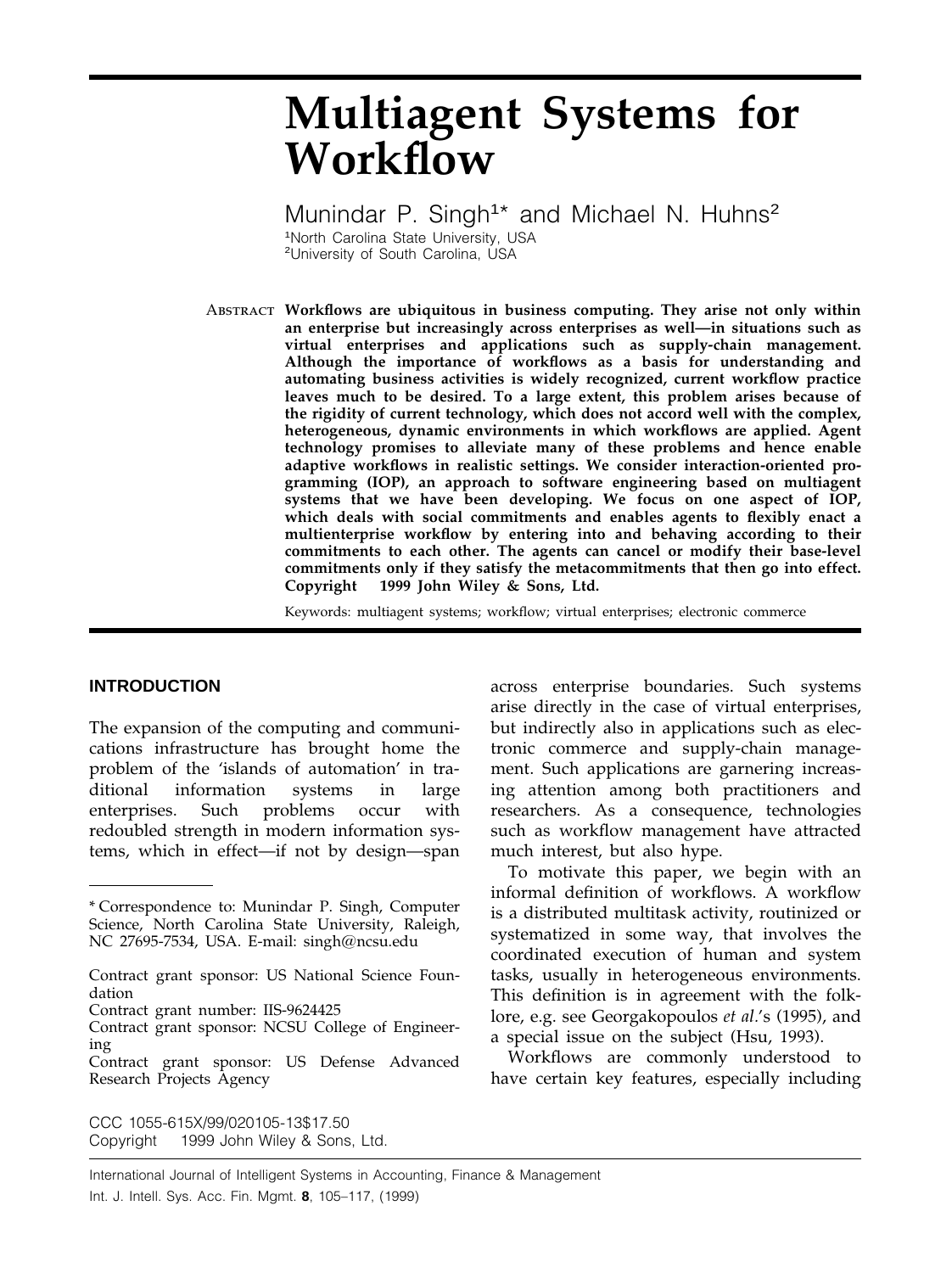the following. First, in consisting of a number of tasks, they are **composite**. Second, they are structurally and semantically **complex** in that they—and possibly some of their component activities—are long-running and failure-prone; they frequently update multiple data items across a number of resources; and, their components activities can have subtle consistency requirements. Third, workflows are often **cooperative**, meaning that they involve not only human interaction but also back-and-forth interactions among their constituent activities. Fourth, workflows by their very nature arise in **heterogeneous** environments with unchangeable 'legacy' components. Finally, the components of workflows may be of **autonomous** ownership and not fully under the control of the workflow.

In light of this, it is helpful to think of workflows as the dynamic components of open information environments, the static components being the information repositories and ontologies.

## **Generations of Workflow Technology**

Workflows have been with us from the dawn of time—ever since there have been 'business' organizations or governments of some form or other that have cared to systematize any of their activities. Therefore, in understanding the expected development of workflows, it is important to consider the major generations of workflow technology.

- **First: Manual**. Bureaucracies have long been part of human society, and they typically involve the processing of information. Before there were computational aids for information processing, it was carried out manually. Although slow, this had the advantage of involving humans in every stage, thereby facilitating the handling of exception conditions and making modifications to the workflow as the needs of the organization evolved.
- **Second: Closed**. The early days of business computing involved data processing applied in information management. Often this was based on straightforwardly automating exist-

ing manual processes. There was tight coupling between business objects and control information, thereby making system evolution labor-intensive and difficult.

- **Third: Database-centric.** The development of database technology enabled open specification of business information. There was a certain amount of decoupling between data and process. However, control information remained hard-coded in procedures.
- $\bullet$  Fourth: Current tools. Current workflow tools provide the separation of control from application. Processes are thus viewed at two levels of granularity: (1) as units of work that are composed together through a workflow tool, and (2) as implementations of those units of work via specific application programs. However, the workflows themselves still prove complicated for both design and redesign. Also, they provide little support for handling exceptions.
- **Fifth: Agent-based**. This is the generation of workflow technology being promoted here. This generation is emerging through the use of agents and multiagent systems. We will describe some of its components below.

## **Themes in Workflow**

The strong industry interest in workflow technology has led to a variety of descriptions of what workflows are. Often these are implicit in the definitions or the technical problems addressed by an approach. We identify the following most reasonable ones.

**• Form management and flow**. This applies to the most traditional organizations, which are essentially doing business in a manner closest to that of purely paper-based organizations sometimes like the same organization used to, if it is old enough. However, these organizations use new technology to put forms online (imaging applications) and distribute and disseminate them on-line (transmittal applications). Much of the current workflow market is about form management. Sometimes, the term 'document' may be used instead of 'form', but more general documents are rarely intended in this category of approaches.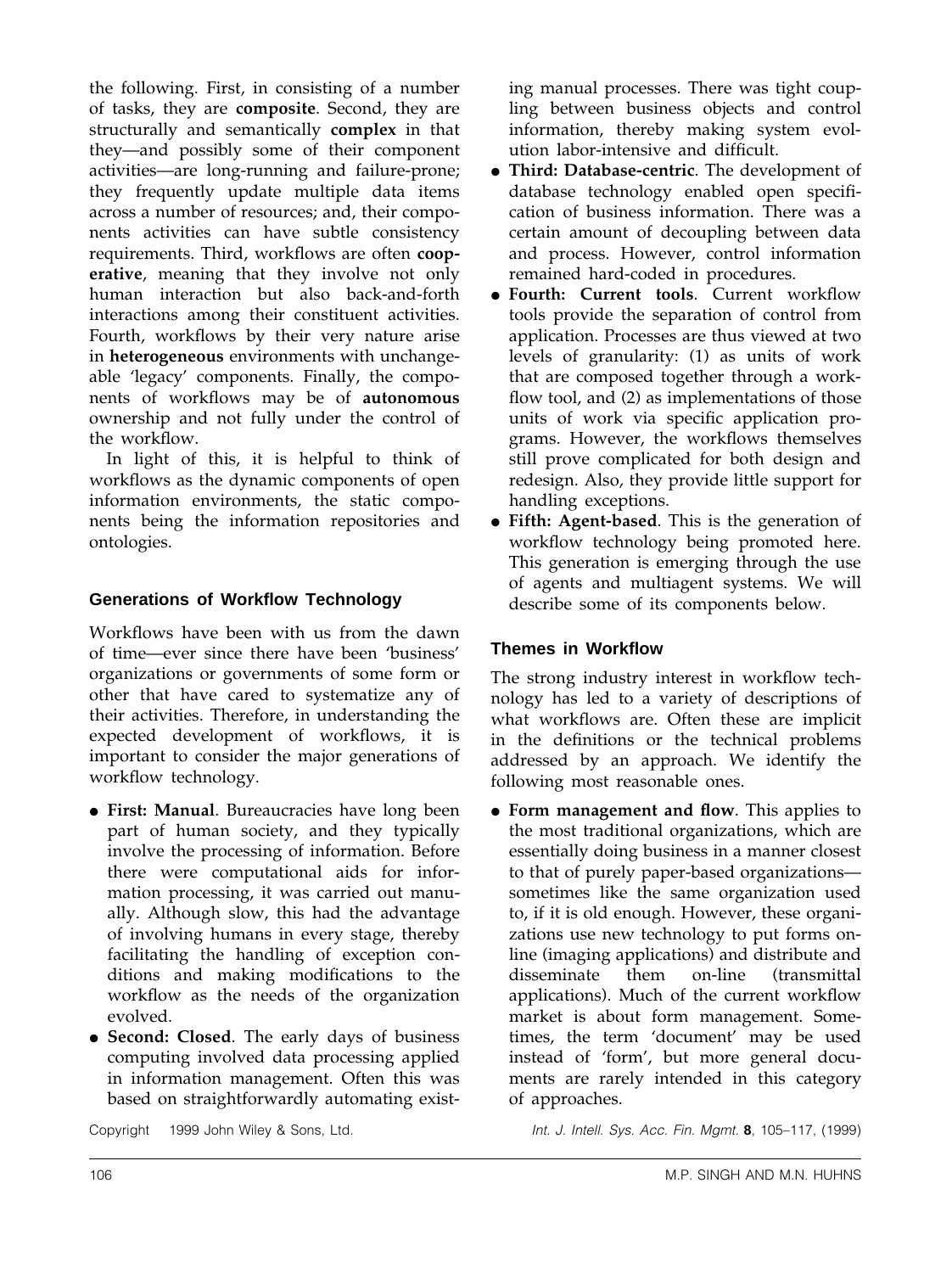- **Groupware**. This is most appropriate for addressing the human collaboration aspect of an organization. Groupware tools can handle some components of organization modeling. Some of these tools are about documents, and take a broader view of documents than in the above. They help in the creation, dissemination, and maintenance of (versions of) documents even as users work on them concurrently.
- **Control logic specifications**. This view treats the workflow as primarily consisting of orchestrating the application activities that underlie it (Atlie *et al*., 1996; Chrysanthis and Ramamritham, 1994). In this view, the workflow is specified by showing how the different activities are to be wired together. Frequently, these specifications are given in a graphical activity modeling language, such as flow charts or activity diagrams (Fowler, 1997). The details of the individual activities are not specified. In some variants, the data flow may be explicitly shown as well.
- **Distributed programs**. Sometimes, virtually any distributed program may be referred to as a workflow. This is not entirely unreasonable if the program is modeled with some workflow metamodel. However, sometimes the term is used loosely, in which case it has little meaning; if every distributed program can be a workflow, then the term 'workflow' is unnecessary.
- **Transactions**. An interesting view of workflow treats them as transactions of some form: traditional or extended. This view builds on the database basis of most information environments. It is most suitable when the integrity of the stored data is given primacy. (Breitbart *et al.*, 1993; Bukhres and Elmagarmid, 1996; Elmagarmid, 1992; Rusinkiewicz *et al.*, 1992).
- **Coherent computations**. The view we promote in this paper is that workflows are **coherent**. By coherent, we mean that the components tasks of a workflow are selected and ordered to ensure the coherence of the entire workflow. In this view, the consistency of data items is important only to the extent that it helps ensure that the behavior is coherent; the behavior may often be coherent

when data consistency is lost, e.g. by informing a user or sending out retractions for previous results.

Each of the previous views of workflow is suitable for some class of applications and environments either because it is designed for specific applications or because it supports certain properties (such as data integrity), which are of primary value only for some applications. The groupware view emphasizes the human aspects of any organization and is of special value in modeling important aspects of practical workflows, especially how people may participate in performing a shared task. Although somewhat restrictive in scope, the transactional view is supported by sound computational abstractions. The control logic view is able to accommodate the computational aspects of any other view, especially of any extended transaction model. However, it takes a lower-level stance than is often appropriate for modeling.

The technical challenge is to synthesize the considerations behind the above views into a more comprehensive and powerful view. This is the basis for our ongoing research program, whose results we describe below.

# **Agents**

Agents are persistent active entities that can perceive, reason, and act in their environment, and communicate with other agents. Often, the agents are autonomous, intelligent, and sociable. What makes agents interesting for our purposes is that they can form multiagent systems. Agents are autonomous, but in order to form and participate in multiagent systems, they must be able to compromise on their autonomy somewhat—just so they can coordinate with others. The agents in a multiagent system would often be heterogeneous.

A variety of abstractions for agents have been proposed. These include those inspired from folk psychology, such as beliefs, knowledge, and intentions, and those inspired from organizations and societies, such as commitments and teams. Both kinds are appropriate in general. For our purposes, the latter are more relevant.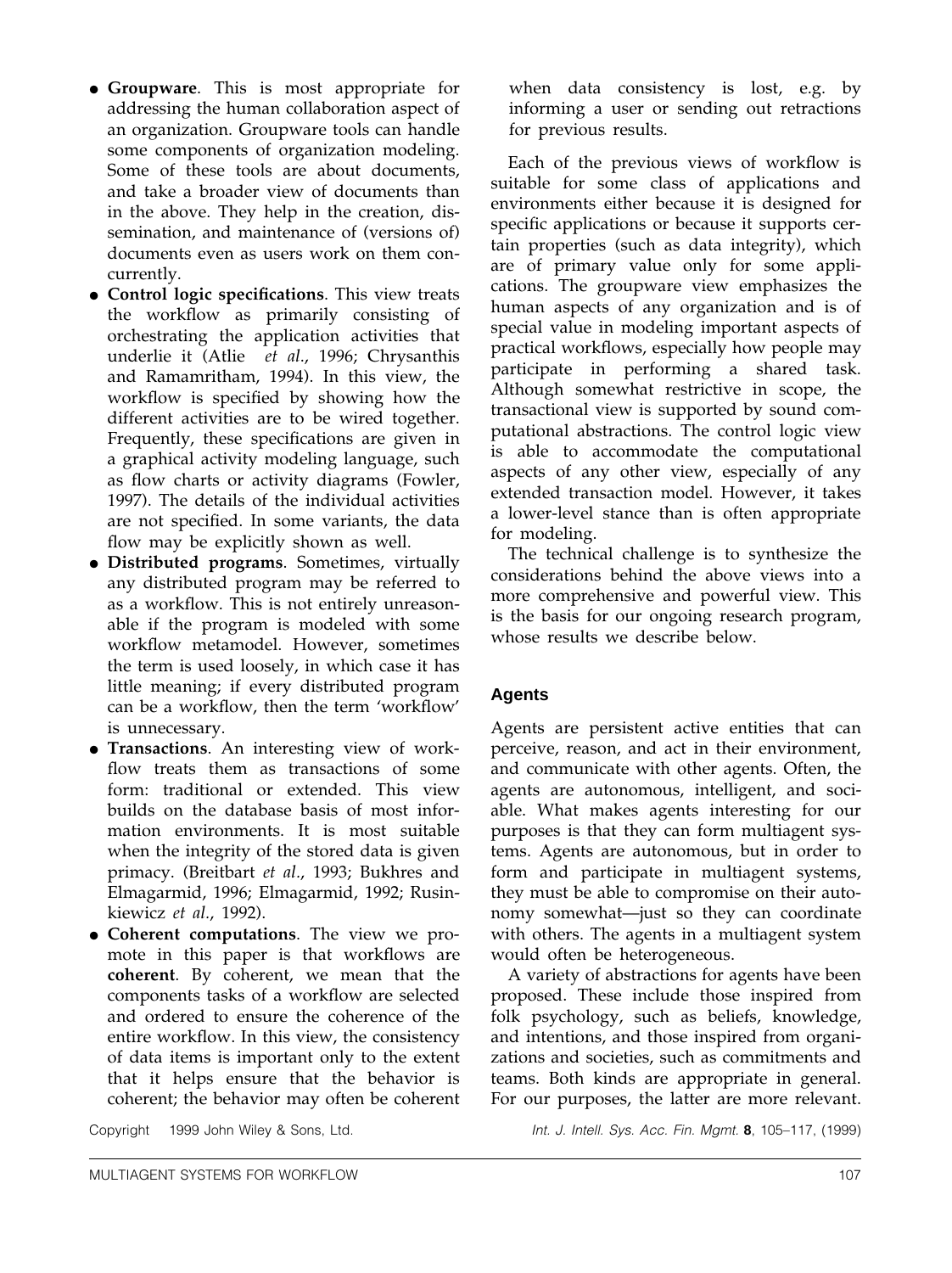Of course, even an entire multiagent system or team may be treated as if it were a monolithic agent. Viewed in this light, agents are structured—this accords well with hierarchical decomposition, which is a common theme in the analysis and design of complex systems.

## **Cooperative Information Systems**

**Cooperative Information Systems (CISs)** are multiagent systems with organizational and database abstractions geared to open environments. Typically, a CIS includes an environment consisting of a variety of related information resources. A CIS also includes some means of attaching semantics to its resources and ways to view and update those resources in a manner that respects the semantics. Because CISs are based on multiagent systems, they are **open** in admitting new resources, **flexible** in allowing the resources to evolve, **intelligent** in ensuring valid states and coherent behaviors despite complex constraints, and **adaptive** in adjusting their behavior to accommodate unexpected changes in their environment.

We recast workflows in terms of CISs simply by defining workflows as the dynamic aspects of CISs. More precisely, a workflow is a welldefined specification of some coherent class of behaviors of a CIS. The coherence requirements are captured during modeling, can evolve, and provide a basis for the control logic and execution. Our claim is that by introducing the 'right' high-level abstractions, multiagent systems can capture workflows better than conventional workflow technology. The rest of this paper is how we might achieve this with an appropriate combination of rigor and flexibility.

# **Organization of the Paper**

The next section reviews the traditional abstractions for describing CISs and analyzing, specifying, and realizing workflows. The third section shows how we may apply agent and multiagent techniques to address the above challenges. It also discusses a specific example in some detail. The final section presents con-

clusions with a discussion of the important issues.

# **ABSTRACTIONS**

We consider the modeling and computational abstractions used to capture different components or aspects of an information system. The dynamic ones such as transaction models have immediate relevance for workflows, but even the static ones such as conceptual and organizational models relate to workflows, because ultimately any effective workflow must deal with those aspects as well.

For CISs applied to enterprises or virtual enterprises, a variety of models are typically built. Figure 1 shows some of the common modeling approaches. Of the main ones, entityrelationship (E-R) diagrams describe a conceptual model of the information stored in (a subset of the databases in) the enterprise. Activity decomposition describes the relationship of inclusion among different activities, whereas the control, data, and materiel flows give additional information about it. E-R diagrams correspond to static information as in ontologies; the activity representations correspond loosely to the workflows. It is important to relate the two categories of representations, because the actions in the workflows depend on the concepts they manipulate, and the concepts are defined based on their patterns of usage.

# **Relating Models**

In a number of settings, including enterprises, the organizational structure of a CIS is important. By the organizational structure, we mean the set of roles and responsibilities that make up a functioning system (Gasser, 1998; Papazoglou *et al.*, 1992). There is an intimate relationship between the workflows executing in a CIS and the organizational roles available in it. Figure 2 shows on the left a simple workflow corresponding to submitting a contract proposal from a company. The **write white paper** task itself may be decomposed into a subworkflow. The bottom left shows a possible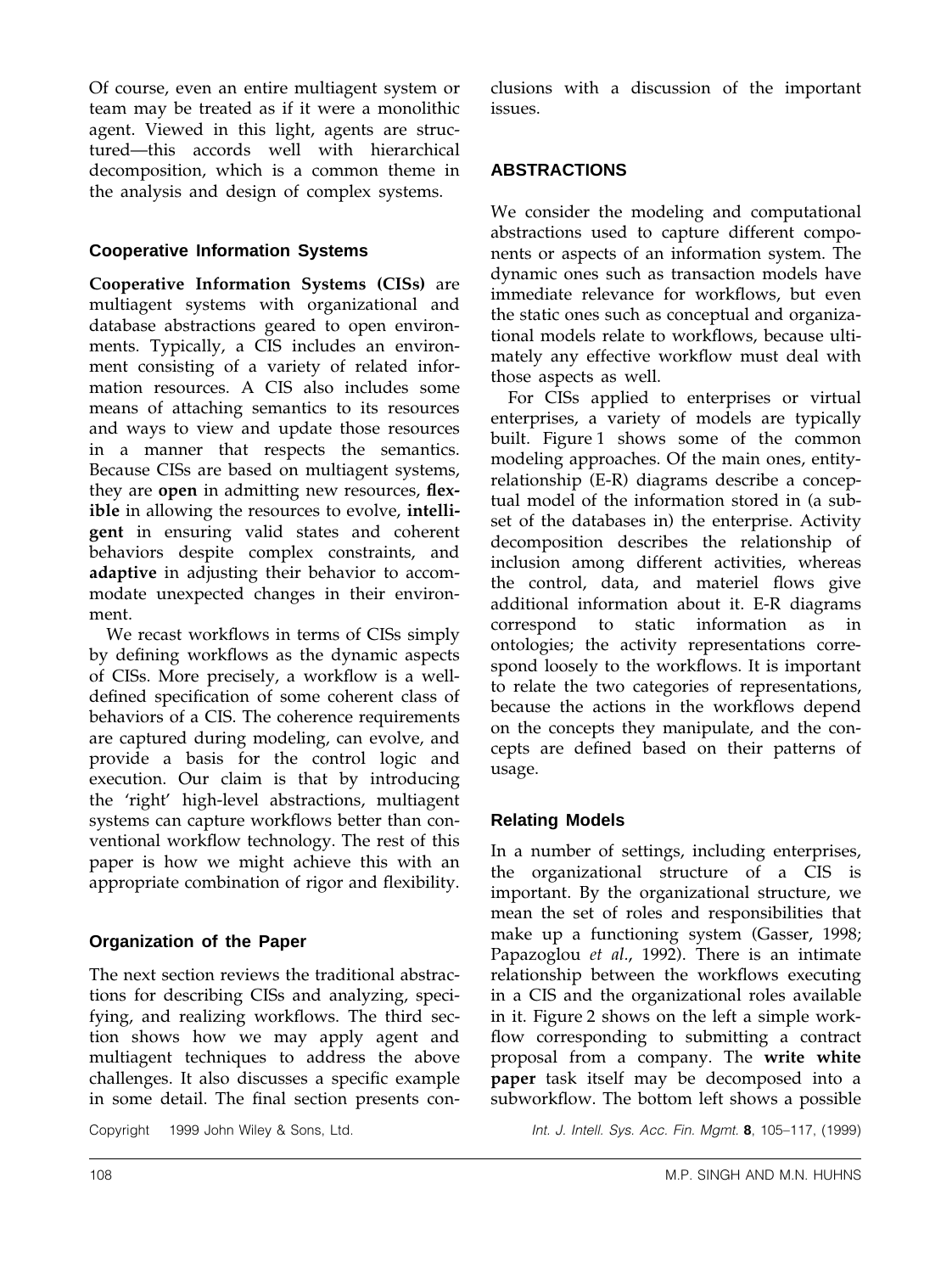

**Figure 1** Metamodels used to describe a CIS.

subworkflow for travel. The tasks in the workflow impinge upon various databases, and other ongoing processes, such as **budget forecast**. They also relate to the organizational structure of the company, because key steps in the workflow must be performed by people with specific authorities.

Traditionally, the roles are mapped to tasks rigidly. However, in open and dynamic environments, more flexible role-bindings are needed. For example, if the **research director** is on leave, how may the workflow be rerouted? If one person fills multiple roles, how may the workflow be scheduled to optimize their time? Another, more important, issue is how the obligations of an organization be mapped to the obligations—and hence actions—of its members. And how can be

decisions of a member be over-ruled or undone when necessary; conversely, how may a participant obtain the necessary exceptions to some default policy in order to respond properly to an unexpected situation.

#### **Transactions**

Computations are of two main kinds: (a) **terminating**: these include traditional queries and transactions as well as application programs, and (b) **nonterminating or repeating**: these include information flows as well as administrative activities. Traditional database transactions are terminating computations that satisfy the so-called ACID properties (Gray and Reuter, 1993), which describe next.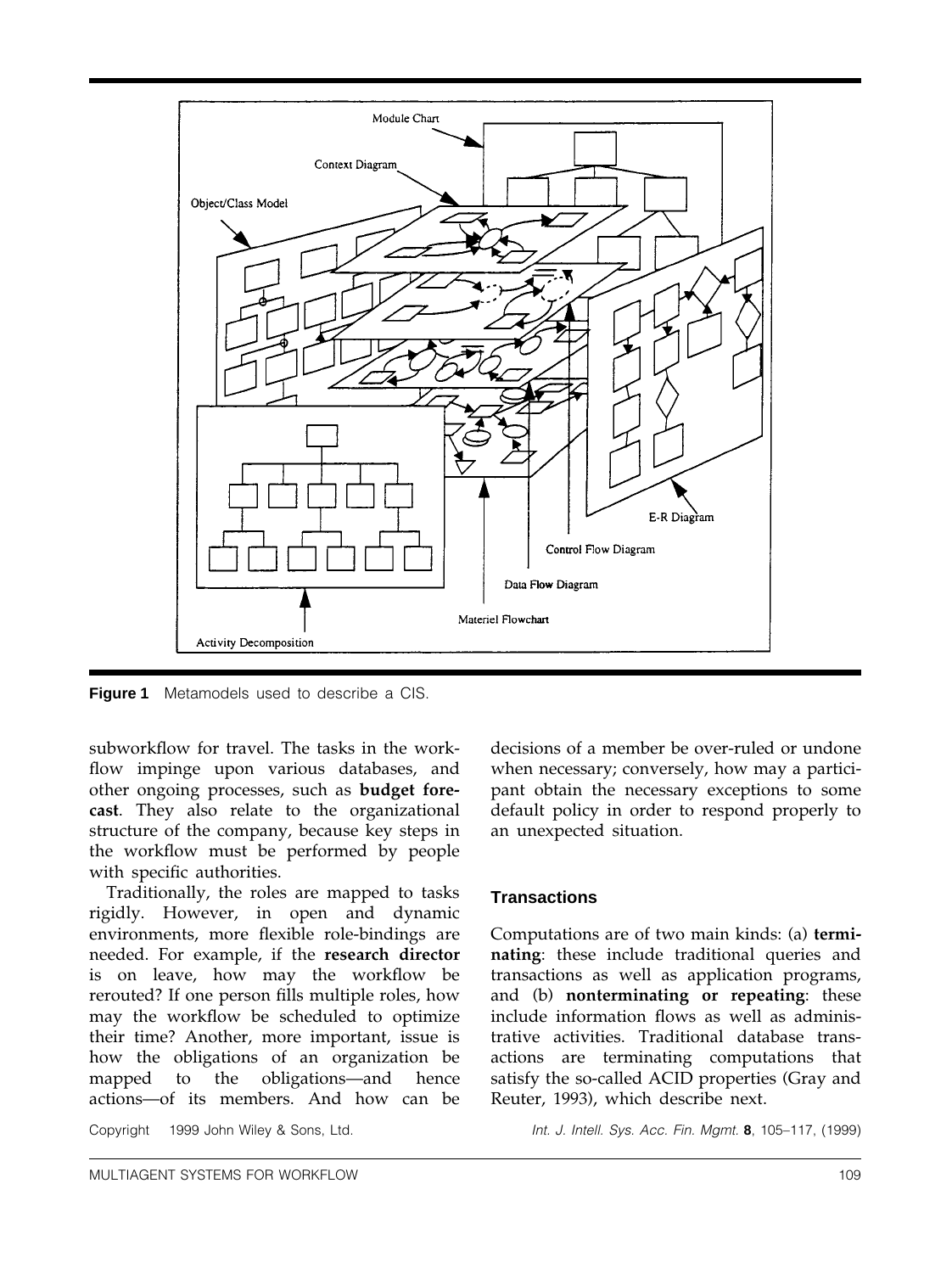

**Figure 2** Relating different models.

- $\bullet$  Atomicity: all or none of a transaction happens
- **Consistency**: a transaction preserves the consistency of the database
- I **Isolation**: intermediate results of a transaction are not visible to any other transaction
- **Durability**: when a transaction concludes successfully, its effects are permanent.

If the individual transactions are programmed correctly, the system guarantees consistency for any arbitrary concurrent mix of transactions. Atomicity is essential to ensure that the integ-

rity of distributed data is preserved. Consequently, the actions or subtransactions that constitute a transaction must either (a) all happen, thereby transforming the database from a consistent state to a new consistent state, or (b) each fails to happen, thereby leaving the database in its original (consistent) state. Ensuring the ACID properties requires locking all the data items accessed by a transaction until it completes (or achieving the same effect through an another, more optimistic, approach). Practically, this means that ACID transactions are limited to activities that are brief (at most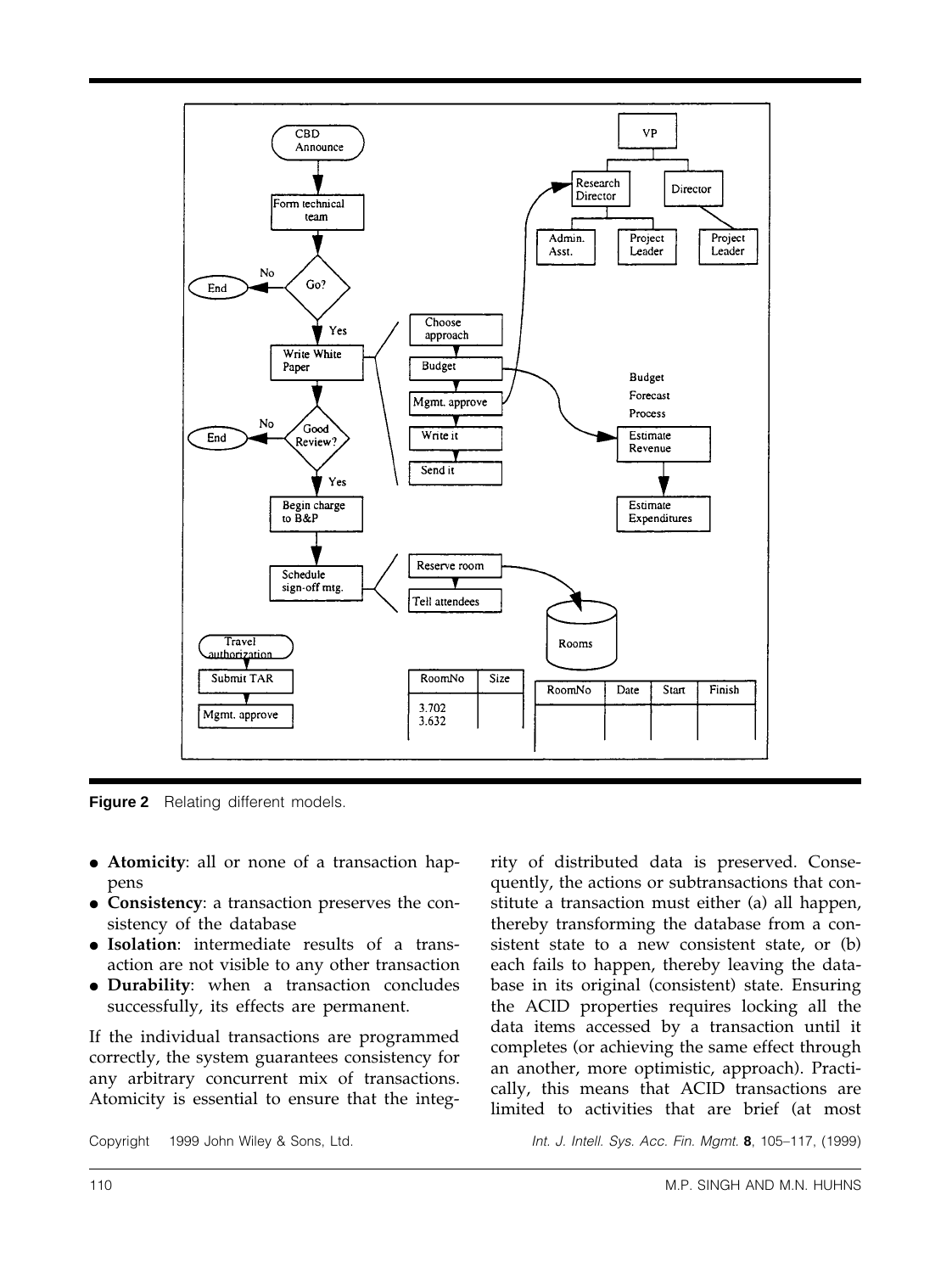seconds) and simple (few updates), and usually in homogeneous or centralized information environments.

The above difficulty has led to a number of extended transaction models (ETMs), which relax the ACID properties in various ways. ETMs embody some valuable intuitions about structuring activities, but are themselves not practical either. They usually assume that (a) compensating actions are defined for some of the subtransactions, and (b) it is acceptable to allow temporary inconsistencies. Without good conceptual models to support these relaxations, they may easily be unrealistic or unsound. Further, ETMs are difficult to specify and schedule. Moreover, they retain a focus on data integrity, whereas the real challenge is to allow activities that are coherent, not necessarily consistency-preserving.

## **Speech Acts**

Another class of abstractions is based on speech acts. The best known of these is formalized in the ActionWorkflow product (Medina-Mora and Cartron, 1996), which builds on the theory of speech acts due to Winograd and Flores (1987). Like other theories of speech acts, Winograd and Flores' theory treats language as action. However, their theory focuses on the roles played by different speech acts in the progress of a conversation. A completed conversation with all nested subconversations thus constitutes a workflow. This has inspired the 'loops' meta- model for workflows used in ActionWorkflow.

In this metamodel, each loop represents an exchange between two actors: a **customer** and a **performer**. The loop consists of four steps: (1) a request from the customer to the performer, (2) negotiation by the two to determine what the performer should do, (3) actual performance of the negotiated task by the performer, and (4) evaluation of the performance by the customer. The four steps close the loop. A step may potentially be nested with other loops and involving other customer–performer relationships.

We find the idea of taking the perspectives of the customer and the performer both into

account attractive—traditional workflow specifications usually take one or the other perspective. However, the metamodel has some limitations. It only considers two actors at a time, and does not explicitly consider the surrounding organizational structure. Because it does not include explicit representation of and reasoning about commitments, it does not easily accommodate modifications in the commitments, e.g. if an actor wishes to cancel a commitment or modify it in some way. After an interesting toplevel structure, the approach rapidly reduces to a traditional activity network style specification. There are some other critiques of the speech acts approach, e.g. by Ljungberg and Holm (1997). Still, it has some important insights, which we incorporate in to our approach.

#### **TECHNICAL APPROACH**

Through the many interesting features that they possess, agents provide autonomy and heterogeneity, constrain access to resources and guarantee specialized integrity requirements, model organizations and nonterminating tasks in them. Moreover, they can create 'mini-societies' corresponding to different business processes, but retain responsibility for resolving conflicts among different processes. Consequently, agents are best applied to achieving flexibility and agility, improving efficiency of processes, and helping manage complexity.

#### **Interaction-oriented Programming**

Merely using the terms 'agent' or 'multiagent' to describe a system would not ameliorate our problems. We also need specific solutions based on agents through which the challenges of workflow might be addressed. We define **Interaction-Oriented Programming (IOP)** as a collection of techniques centered around the notion of interaction. As indicated earlier, the ability to interact flexibly is the most important feature that agents can have. But this feature which maps to a set of related abstractions and techniques—is also key in workflow management as envisioned here.

Key issues include the autonomy and hetero-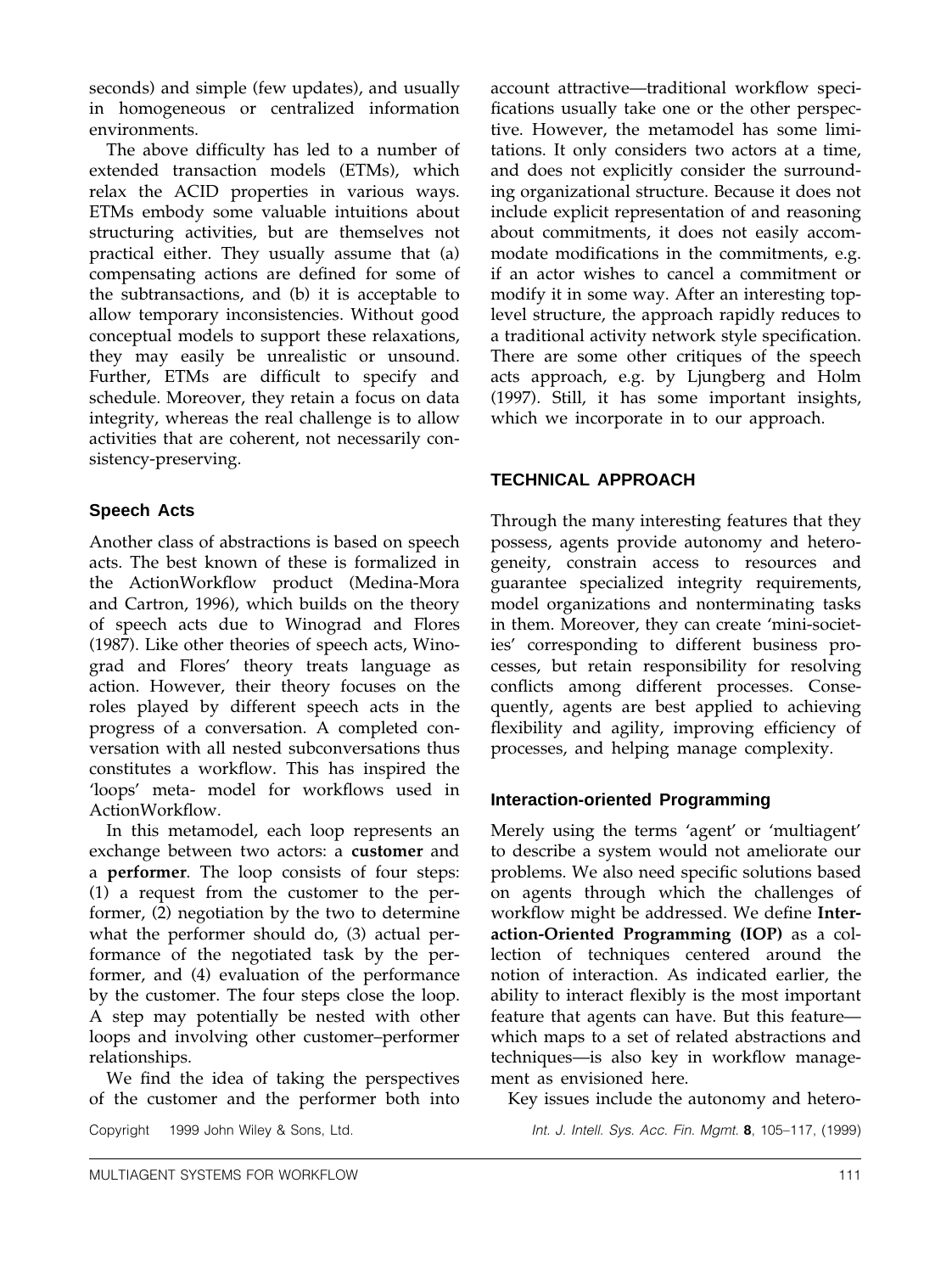geneity of agents, the flexibility and robustness of the multiagent system, and the assurance of properties of the resulting CIS. Accordingly, IOP involves high-level primitives for interaction, which synthesize insights from databases and distributed AI.

Our research program on IOP is developing primitives for the specification of systems of agents and constraints on their behavior. Distinct primitives are being studied for the three layers of IOP: (1) coordination (Singh, 1998a), (2) commitment (Singh, 1999), and (3) collaboration (Singh, 1998b). Here we focus primarily on the commitment layer. This includes primitives such as societies, the roles agents may play in them, what capabilities and commitments they require, and what authorities they grant. Agents can autonomously instantiate abstract societies by adopting roles in them. The creation, operation, and dissolution of societies are achieved by agents acting autonomously, but satisfying their commitments. A commitment can be canceled, provided the agent then satisfies the metacommitments applying to its cancelation.

The representations for IOP must support several functionalities, which typically exist informally, and are either effected by humans in some unprincipled way, are hard-coded in applications, or are buried in operating procedures and manuals. Information typically exists in data stores, in the environment, or with interacting entities. The IOP contribution is that it (1) enhances and formalizes ideas from different disciplines, (2) separates them out in an explicit conceptual metamodel to use as a basis for programming and for programming methodologies, and (3) makes them programmable.

The notion of commitments may be familiar from databases. However, in databases, commitments correspond to a value being declared and are identified with the successful termination of a transaction. When a transaction terminates successfully, it commits, but it is not around any more to modify its commitments. Thus the commitments are rigid and irrevocable. If the data value committed by one transaction must be modified, a separate, logically independent transaction must be executed to

commit the modified value. Traditional commitments presuppose that different computations are fully isolated and that locks can be held long enough that the atomicity of distributed computations can be assured. Although suitable for traditional data processing, for the above reasons, traditional commitments are highly undesirable for information-rich environments, where autonomous entities must carry out prolonged interactions with one another (Singh, 1997).

Commitments reflect an inherent tension between predictability and flexibility. Agents who can commit are easier to deal with. Also, the desired commitments serve as a sort of requirements on the construction of the agents who meet those commitments. However, commitments reduce the options available to an agent.

## **Commitments**

We propose an alternative characterization of commitments that is better suited to agents and multiagent systems. In our formulation the commitments are directed to specific parties in a specific context. Thus an agent may not offer the same commitments to every other agent. The context is the multiagent system within which the given agents interact. An agent or multiagent system with jurisdiction over some resources and agents is called a **sphere of commitment** (**SoCom**).

A commitment is a four-place relation. The **debtor** refers to the agent who makes the commitment, and the **creditor** to the agent who receives the commitment. Commitments are formed in a **context**, which is given by the enclosing SoCom (or, ultimately, by society at large). Based on the above intuitions, we motivate the following logical form for commitments.

A commitment  $C(x, y, p, G)$  relates a debtor *x*, a creditor *y*, a context *G*, and a discharge condition *p*.

We define some useful operations on commitments, which capture how they are created, satisfied, canceled, delegated to or acquired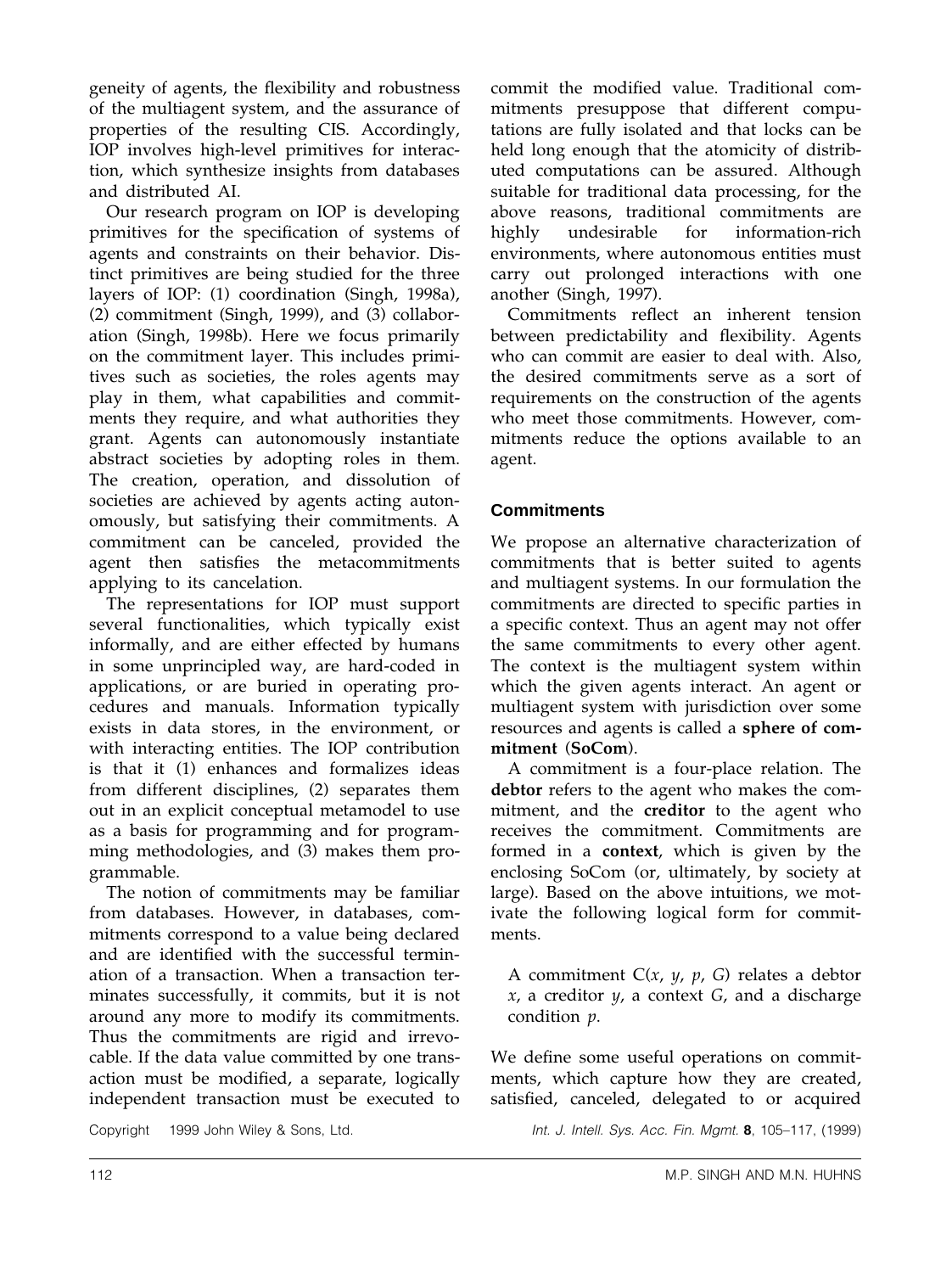from another party, or released. We can specify constraints on when any of these actions may or must be performed. This enables us to capture policies such as what an agent must do if he cancels a commitment to deliver some goods or if he retracts his claim about the validity of some data item. Some of the theoretical aspects of commitments are elaborated elsewhere (Singh, 1999).

#### **Commitments for Coherence**

Commitments are computationally applied in the following manner. Initially, abstract SoComs are defined in terms of their **roles**. Each role is associated with the capabilities it requires, the commitments it engenders, and the authorities it creates. The capabilities are the tasks the agent **can** do, the commitments are what the agent **must** do, and the authorities are what the agent **may** do. The commitments, in particular, may be metacommitments. Indeed, they usually are metacommitments, e.g. that the agent will adopt a base commitment upon receiving a request.

At some point, during configuration or execution, an agent may decide to enter into a SoCom as a particular role or roles. To do so, he would have to cause the SoCom to be instantiated from the abstract specification. To adopt a role, the agent must have the necessary capabilities, and accept the associated commitments. In doing so, he also obtains the authorities to properly play the role. The agent must then behave according to the commitments. Agents can join a SoCom when configured by humans or during execution: this requires publishing the definition of the abstract SoCom.

We consider an example in two parts. The first deals with electronic commerce; the second combines in aspects of virtual enterprises (Jain and Singh, 1997). The commitments are designed based on the corresponding roles in human society.

## Electronic Commerce

We first define an abstract SoCom consisting of two roles: **buyer** and **seller**, which require capabilities and commitments about, e.g. the

requests they will honor, and the validity of price quotes. To adopt these roles, agents must have the capabilities and acquire the commitments. Example 1 involves two individual agents who adopt the roles of **Buyer** and **Seller** to carry out a simple deal.

**Example 1** Consider a situation involving two agents, **Customer** and **Vendor**, with authority over their respective databases. The SoCom manager has an abstract SoCom for buy-sell deals with the roles of **Buyer** and **Seller**. **Buyer**'s capabilities include asking for a price quote and placing an order. **Seller**'s capabilities include responding to price quotes and accepting orders based on checking the inventory locally. **Buyer**'s commitments include paying the quoted price for anything she orders. **Seller**'s commitments include (1) giving price quotes in response to requests and (2) fulfilling orders that he has accepted.

**Customer** asks the manager to instantiate a deal between her (**Customer**) as **Buyer** and **Vendor** as **Seller**. The manager asks **Vendor** if he would like to join as **Seller**. When Vendor agrees, and since both agents have the requisite capabilities, capacities, and resources, the deal is set up.

**Customer** now wishes to check the price of a value with a diameter of 21 mm. Upon the receipt of the query from **Customer**, **Vendor** based on its role as **Seller**—offers an appropriate answer.

## Virtual Enterprises

Example 2 considers a more general situation where the role of Seller is adopted by an agent who happens to be a Valvano-cum-Hoosier virtual enterprise (VE)—i.e. a SoCom consisting of the hose and valve vendors. Example 3 considers the situation where the Valvano-cum-Hoosier VE detects a problem in the supply of valves for which an order has been placed. The VE automatically meets its commitments by revising the order and notifying the customer.

Now we consider the situation where one or more agents may form a cooperative SoCom or team. For simplicity, we assume that teams have a distinguished agent who handles their external interactions. We refer to this agent as the VE.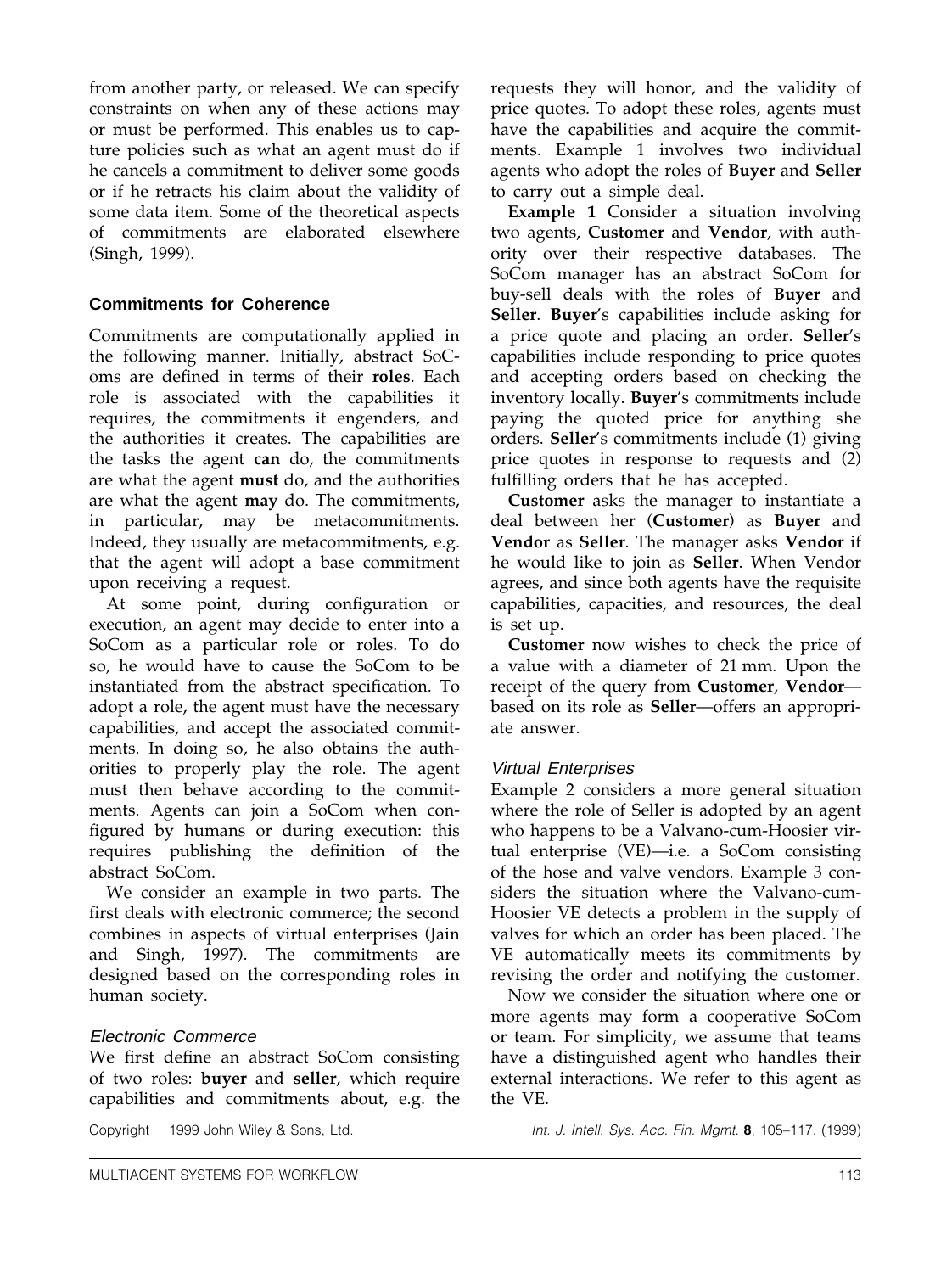**Example 2** We now consider two agents with authority over the Valvano and Hoosier databases, respectively. These agents have similar capabilities to the Seller of Example 1. They form a VE, called Valvano-cum-Hoosier VE, which can adopt the role of **Seller**. **Buyer** behaves as before and expects **Seller** to behave according to the buy–sell deal. However, **Seller** is implemented differently, with commitments among its members, which we do not elaborate here. The possible commitments of the Valvano-cum-Hoosier VE include the following.

• The VE will give price quotes to anyone who requests them.

• The VE will refund the purchase price if an order with matching valves and hoses cannot be fulfilled. There are still no refunds if an order for matching valves and hoses can be fulfilled.

 $\bullet$  If the VE cannot fulfill an order, it will try to find an alternative order that will satisfy **Customer**'s requirements.

Recall that **val** or **hos** would not take refunds individually. Thus a customer might be saddled with valves for which matching hoses could not be found. However, when dealing with the VE, a customer can get a refund in those situations.

In the above examples, the actions are performed by the constituents of the SoCom. Sometimes, however, it is useful to perform actions at a higher level SoCom. Such actions are necessary when the actions of the member agents must be atomically performed or undone. Example 3 is related to this situation.

**Example 3** Continuing with Example 2, suppose an order for matching valves and hoses is successfully placed. It turns out later that the valve manufacturer discontinued the model that was ordered, but recommends a substitute. The substitute valve fits different diameter hoses than the original choice. The VE knows that the original order could be satisfied using the new valve and a different set of hoses. The VE can handle this replacement itself and, based on its prior commitment, not charge the customer any extra. The customer does not need to know of the internal exchanges among the members of the VE SoCom. Figure 3 illustrates the execution.

In the above example, the discontinuation of a valve after an order for it was accepted is a kind of failure that arises after the original interaction had ended. Traditional approaches would be inapplicable in such a situation.

#### **DISCUSSION**

We started with an informal characterization of workflow. Although workflows are desirable in the open, internetworked information environments of today, current workflow technology leaves much to be desired. The problems with current technology are not ones of mere detail, but are fundamental to the abstractions used for modeling and computation. We believe that the careful application of agents, in the form of multiagent systems, will yield rich dividends.

There are vast bodies of work on both multiagent systems and workflow specification and management. Even the specific topic of applying agents in workflow has been studied before. Among the earlier ones was some work in the Carnot project that we previously carried out (Singh and Huhns, 1994). In this work, we used a distributed expert system shell to implement a multiagent system, which was used to enact a telecommunications service order processing workflow. This approach used a combination of rules and nonmonotonic reasoning to handle exceptions. It got its inspiration in part from an ETM (Buchmann *et al.*, 1992).

The advanced decision environment for decision tasks (ADEPT) project was also applied to a service order processing workflow (Jennings *et al.*, 1996). The ADEPT project focused on negotiation among different agents to carry out a workflow. The agents use speech acts to make various negotiation moves. However, the underlying notion of commitments doesn't itself allow a contextual nesting, as in our approach.

The SMART project of the National Industrial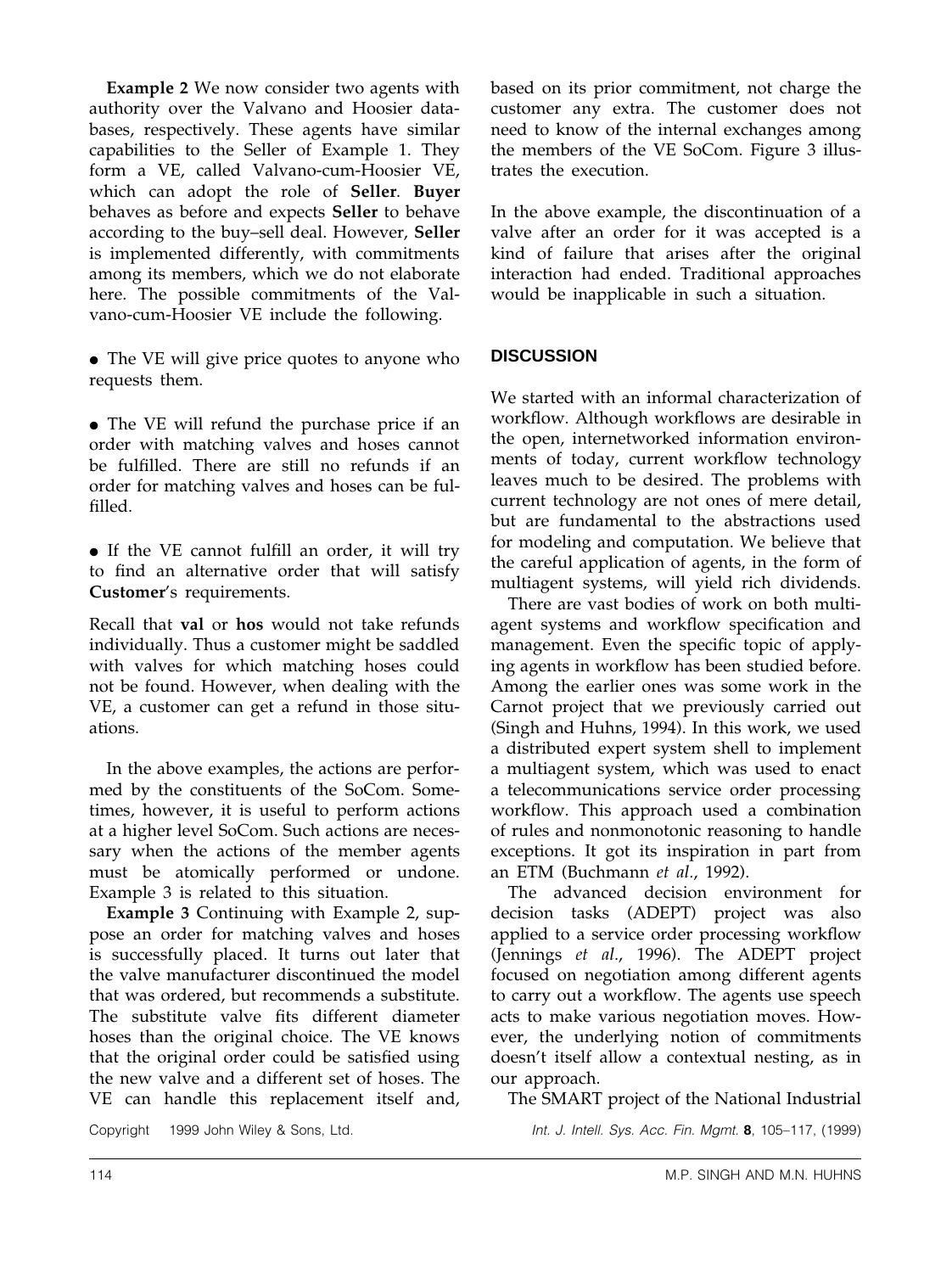

**Figure 3** Commitment-based recovery.

Information Infrastructures Protocols (NIIIP) Consortium (1997) deals with intelligent manufacturing. A major focus of this project is on using agents for the manufacturing execution (or 'make-side') of supply chains. Therefore, it also involves workflows over virtual enterprises (Gilman *et al.*, 1997). SMART involves an alternative implementation for the commitmentbased approach described here.

There are some interesting conceptual reasons why IOP is ideally suited to workflows. Multiagent systems and workflows have the same important unifying themes. Both require an emphasis on

**• Openness** characterized by environments whose membership and behavior change dynamically

• Local control in order to preserve the interests of workflow designers and owners

**• Coherent** behavior instead exclusively of consistent data states, leading to **global coherence** in the face of local control.

This leads to a natural match between the two scientific areas, and makes several synergies available. Here we focused on agents applied in workflow management. However, workflow

techniques for coordination (i.e. control logic specification and execution) also apply naturally in coordinating agents. Some of these connections are explored elsewhere (Singh, 1998a).

Traditionally, the main stages in the workflow lifecycle are (1) analysis of a CIS, (2) design, (3) validation by simulation, (4) experimental deployment, and (5) production use. To these we add the stages (6) organize and coordinate and (7) refine *in situ*. Each stage in the lifecycle requires tools. However, successful tools must be based on correct models and accompanied by sound methodologies and patterns of usage.

The foregoing discussion brings forth a number of important shortcomings of current workflow technology; a slightly different, but useful, list is presented by Kamath and Ramamritham (1996). Besides accommodating heterogeneity and autonomy, there is need for improved methods for exception handling. Exceptions are difficult to predict during design. However, as they arise, humans or software agents (under human supervision) do handle them. This suggests that from the routine practice of exception handling, new workflow pathways are built, yielding a series of increasingly more complete production workflows. Indeed, the difference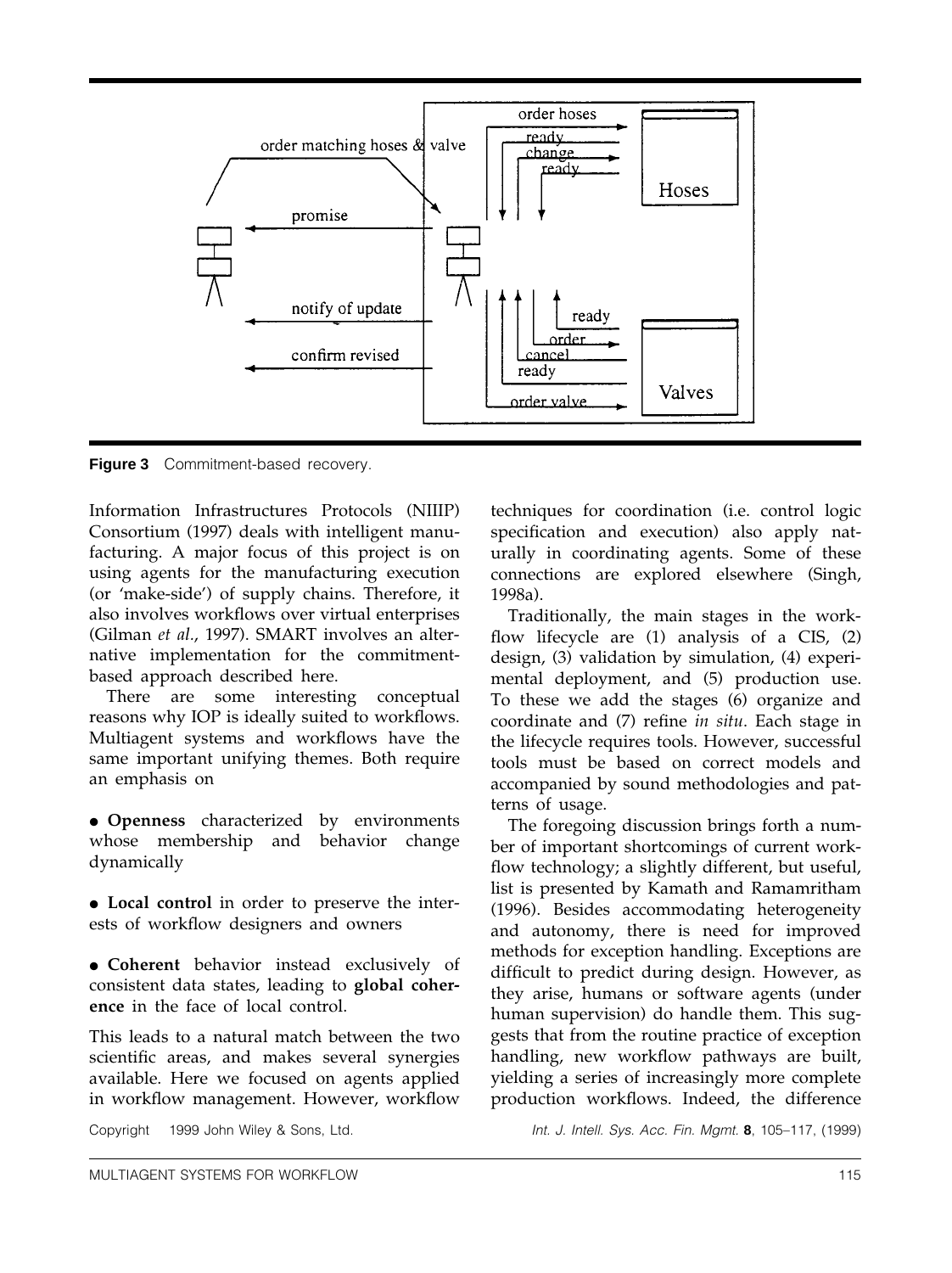between experimental and production use is primarily one of completeness in handling exceptions. Thus, design and enactment of workflows must be interleaved. Another research issue of great importance is specifying and controlling interactions among workflow instances and models.

#### **Acknowledgments**

This paper is based on a talk given at the IJCAI Workshop on Business Applications of Artificial Intelligence held in Nagoya, Japan in August 1997. A seminar on this topic was hosted by the IBM Intelligent Agents Group in RTP, North Carolina in May 1997. Parts of the second section of the paper were presented at the ECAI Workshop on Learning in Distributed Artificial Intelligence Systems held in Budapest in August 1996, and parts of the third section in the 2nd International Workshop on Cooperative Information Agents held in Paris in July 1998. However, this is the first journal version of this material. We are indebted to a number of people for comments, especially Manny Aparicio, Carl Hewitt, and Aditya Ghose.

Munindar Singh is supported by the US National Science Foundation under grant IIS-9624425 (Career Award), IBM, and the NCSU College of Engineering. Michael Huhns is supported by the US Defense Advanced Research Projects Agency.

#### **References**

- Atlie, P.C., Singh, M.P., Emerson, E.A., Sheth, A. and Rusinkiewicz, M., 'Scheduling workflows by enforcing intertask dependencies', *Distributed Systems Engineering Journal*, **3**(4), December 1996, 222–238.
- Breitbart, Y., Deacon, A., Schek, H.-J. Sheth, A.P. and Weikum, G., 'Merging application-centric and data-centric approaches to support transaction-oriented multi-system workflows', *SIGMOD Record*, **22**(3), September 1993.
- Buchmann, A., Ozsu, M.T., Hornick, M., Georgakopoulos, D. and Manola, F.A. 'A transaction model for active distributed object systems', in Elmagarmid, A.E. (ed.), *Database Transaction Models for Advanced Applications*, Morgan Kaufmann, San Mateo, CA, 1992, Chapter 5, 123–158.

- Bukhres, O.A. and Elmagarmid, A.K. (eds), *Object-Oriented Multidatabase Systems: A Solution for Advanced Applications*, Prentice-Hall, Englewood Cliffs, NJ, 1996.
- Chrysanthis P.K. and Ramamritham, K. 'Synthesis of extended transaction models using ACTA', *ACM Transactions on Database Systems*, **19**(3), September 1994, 450–491.
- Elmagarmid, A.K. (ed.), *Database Transaction Models for Advanced Applications*, Morgan Kaufmann, San Mateo, CA, 1992.
- Fowler, M. *UML Distilled: Applying the Standard Object Modeling Language*, Addison-Wesley, Reading, MA, 1997.
- Gasser, L., 'Social conceptions of knowledge and action: DAI foundations and open systems semantics', in Huhns, M.N. and Singh, M.P. (eds), *Readings in Agents*, Morgan Kaufmann, San Francisco, CA, 1998, 389–404.
- Georgakopoulos, D., Hornick, M. and Sheth, A., 'An overview of workflow management: From process modeling to workflow automation infrastructure', *Distributed and Parallel Databases*, **3**(2), April 1995, 119–152.
- Gilman, C.R., Aparicio, M., Barry, J., Durniak, T., Lam, L. and Ramnath, R., 'Integration of design and manufacturing in a virtual enterprise using enterprise rules, intelligent agents, STEP, and work flow', in *SPIE Proceedings on Architectures, Networks, and Intelligent Systems for Manufacturing Integration*, 1997, 160–171.
- Gray J. and Reuter, A., *Transaction Processing: Concepts and Techniques*. Morgan Kaufmann, San Mateo, 1993.
- Hsu, M. (ed.), Special Issue on Workflow and Extended Transaction Systems, *Bulletin of the IEEE Technical Committee on Data Engineering*, **16** (2), June 1993.
- Huhns, M.N. and Singh, M.P. (eds), *Readings in Agents*. Morgan Kaufmann, San Francisco, CA, 1998.
- Jain, A.K. and Singh, M.P., 'Using spheres of commitment to support virtual enterprises,' in *Proceedings of the 4th ISPE International Conference on Concurrent Engineering: Research and Applications (CE)*, International Society for Productivity Enhancements (ISPE), August 1997, 469–476.
- Jennings, N.R., Faratin, P., Johnson, M.J., Norman, T. J., O'Brien, P. and Wiegand, M.E., 'Agent-based business process management', *International Journal of Cooperative Information Systems*, **5**(2&3), 1996, 105–130.
- Kamath, M. and Ramamritham, K., 'Bridging the gap between transaction management and workflow management', in *Proceedings of the NSF Workshop on Workflow and Process Automation in Information Systems: State-of-the-art and Future Directions* May 1996. http://optimus. cs.uga.edu:5080/ activities/ NSF-workflow/Kamath.html
- Kyng, M. and Mathiassen, L. (eds), *Computers and*